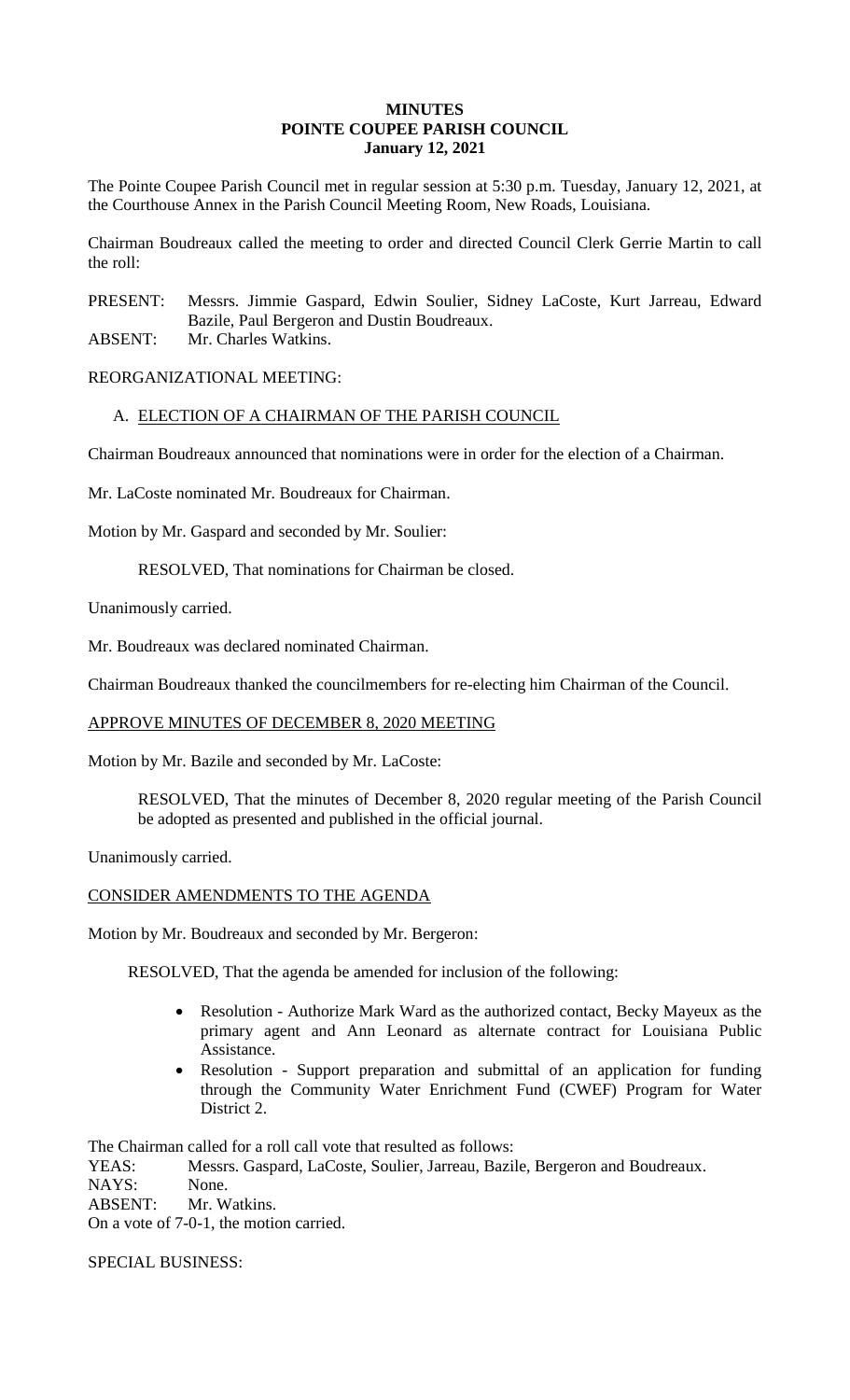### EXPRESSION OF SYMPATHY TO THE FAMILY OF THE LATE JOSEPH CASHIO, JR.

Motion by Mr. Jarreau and seconded by Mr. Boudreaux:

WHEREAS, God in His infinite wisdom has called to his eternal reward Mr. Joseph Cashio, Jr.

WHEREAS, Mr. Joseph Cashio, Jr. was a native of Fordoche and a resident of Livonia, Louisiana and Pointe Coupee Parish for 75 years; and

WHEREAS, his presence will be sadly missed by his family and friends: Therefore be it

RESOLVED, That this Pointe Coupee Parish Council does and hereby offer our deepest sympathy and condolences to the family of Mr. Joseph Cashio, Jr. and this resolution of sympathy in the loss of their loved one.

Unanimously carried.

# PROCLAMATION DECLARING JANUARY 31 – FEBRUARY 6, 2021 AS CATHOLIC SCHOOLS WEEK

Motion by Mr. LaCoste and seconded by Mr. Gaspard:

## **PROCLAMATION Catholic Schools Week 2021**

WHEREAS, Catholic schools across the nation are celebrating Catholic Schools Week from Sunday, January 31 through Saturday, February 6, 2021; and

WHEREAS, Catholic schools in the Diocese of Baton Rouge evangelize hearts, educate minds, encourage talent and embrace the future; and

WHEREAS, Catholic schools in the Diocese of Baton Rouge began this school year on-time following safety guidelines during the COVID-19 pandemic; and

WHEREAS, Catholic schools recognize the role of parents as the primary educators of their children, successfully involve parents and communities in support of schools, and encourage local creativity and excellence in education; and

WHEREAS, Catholic schools are committed to reaching out to all children regardless of heritage, religion, race or economic status and, indeed, have made this commitment part of their mission; and

WHEREAS, the Catholic schools of Louisiana, and indeed of the entire nation, have traditionally provided outstanding education to those attending them, thus contributing to the welfare of the community; and

WHEREAS, by providing quality education for thousands of students each year in our state, Catholic schools have helped relieve the financial burden placed on the public school system of Louisiana; and

WHEREAS, Catholic schools have trained many of the fine leaders of the Catholic Church and civic community, the state and the nation; and

WHEREAS, Catholic schools encourage the understanding that character is not measured by wealth or prominence but by integrity, compassion and concern for others; and

WHEREAS, both the Catholic community and all citizens of the city, parish and nation can share in the success achieved by the Catholic system of schools during the many years of service, while remaining confident in its lasting endurance.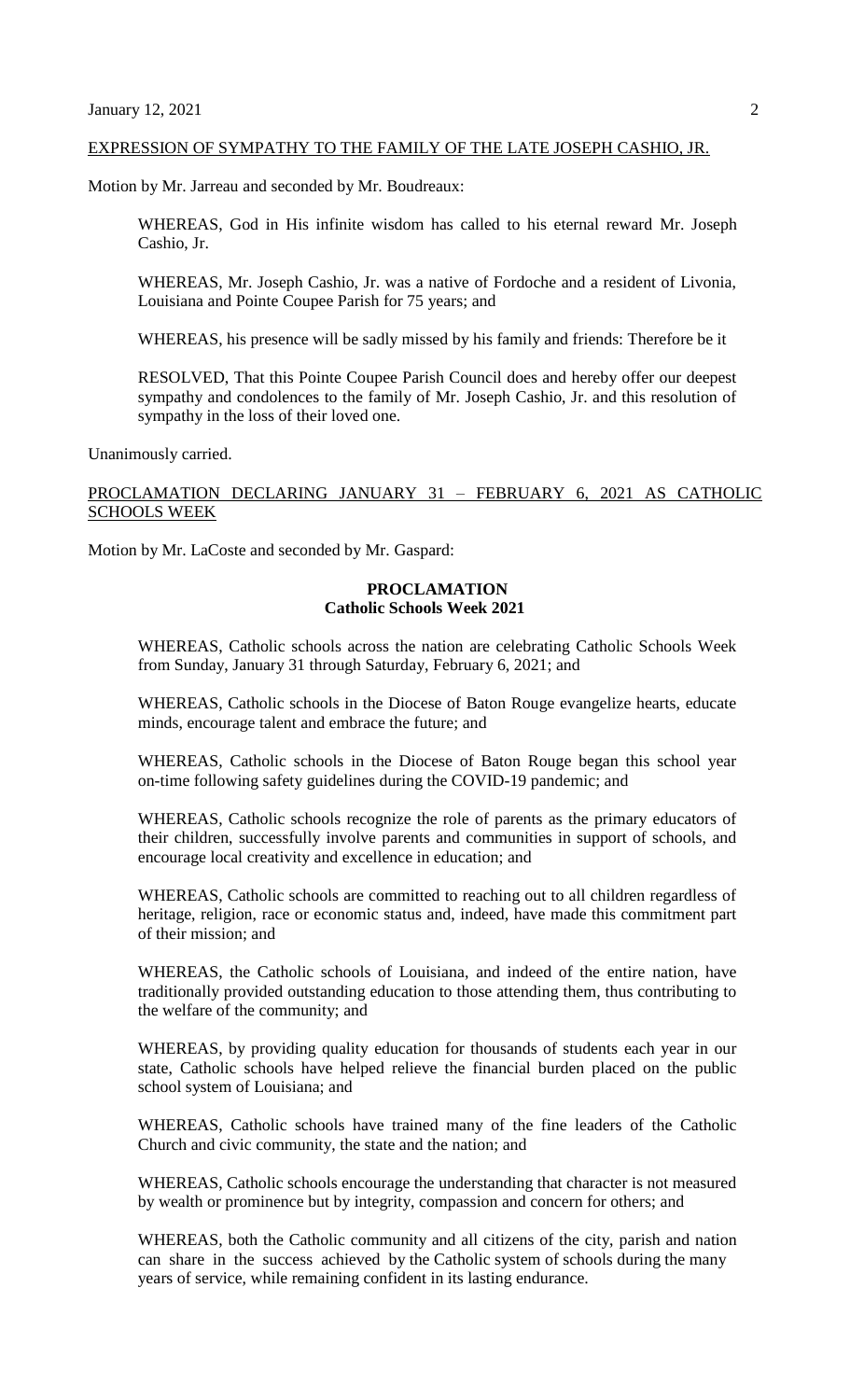NOW, THEREFORE, I, DUSTIN BOUDREAUX, Chairman of the Pointe Coupee Parish Council, by virtue of the authority vested in me by the Parish of Pointe Coupee and the State of Louisiana, do hereby proclaim January 31 - February 6, 2021 as **CATHOLIC SCHOOLS WEEK** in Pointe Coupee Parish and urge all citizens to join us in recognizing the Catholic schools in our community.

Unanimously carried.

### PARISH PRESIDENT'S REPORT

Director of Finance Tonilyn Guidry gave updates on the finances including the sales tax and gas collections; a new equipment operator (tractor driver) hired in the Public Works Department, and available positions for an equipment operator (tractor driver) and a part-time animal services assistant; reviewing a lease program to upgrade the parish older fleet vehicles; purchase of building that house the Sheriff Criminal Investigation Division on Hospital Road, negotiations with City of New Roads to lease office space for the New Roads Police Department in said building, and relocation of the Registrar of Voters Office in remaining office space.

## PUBLIC COMMENTS ON AGENDA ITEMS

There were no public comments.

#### APPOINTMENTS OF MEMBERS TO BOARDS, COMMITTEES & COMMISSIONS

Motion by Mr. Soulier and seconded by Mr. Bazile:

RESOLVED, That Messrs. Chad Olinde be reappointed and Messrs. Cornell Dukes, Cole Peers, Rene` Thibodeaux and Mark Ward be appointed to serve as members of the Pointe Coupee Parish Communications District (E-911) for a four-year term.

Unanimously carried.

Motion by Mr. LaCoste and seconded by Mr. Soulier:

RESOLVED, That Messrs. Duncan Massicot and Tamarcus Polk be reappointed and Ms. Terry Henderson be appointed members of the Board of Commissioners for Pointe Coupee Parish Fire Protection District No. 1 for a two-year term.

Unanimously carried.

Motion by Mr. LaCoste and seconded by Mr. Gaspard:

RESOLVED, That Mr. Lyndon Leonards be reappointed a member of the Board of Commissioners for Pointe Coupee Parish Fire Protection District No. 2 for a two-year term.

Unanimously carried.

Motion by Mr. Gaspard and seconded by Mr. Jarreau:

RESOLVED, That Mrs. Melba Aguillard and Mr. Jeffrey Hanks be reappointed members of the Board of Commissioners for Pointe Coupee Parish Fire Protection District No. 3 for a two-year term.

Unanimously carried.

Motion by Mr. Bergeron and seconded by Mr. LaCoste:

RESOLVED, That Mr. James "Jim" Beatty, Jr. (Seat B) be appointed a member of the Board of Commissioners for Pointe Coupee Parish Fire Protection District No. 5 for a two-year.

Unanimously carried.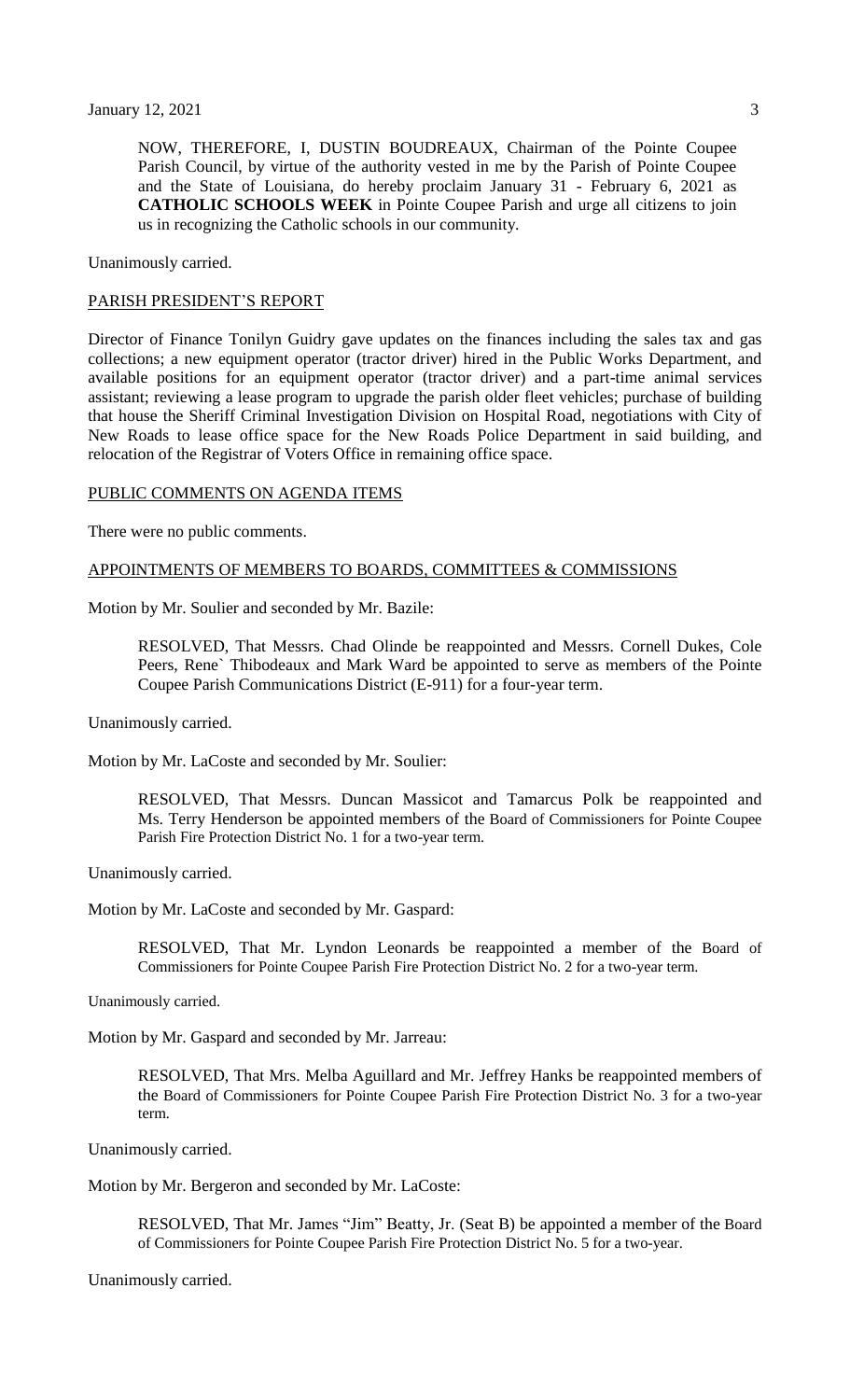Motion by Mr. Soulier and seconded by Mr. Bazile:

RESOLVED, That Miss Wylene Hurst (Position D) be reappointed a member of the Pointe Coupee Parish Library Board of Control for a five-year term.

Unanimously carried.

Motion by Mr. Bazile and seconded by Mr. Soulier:

RESOLVED, That Mmes Gail Hurst and Martha Stoute be reappointed members of the Pointe Coupee Parish Museum Committee for a two-year term.

Unanimously carried.

Motion by Mr. LaCoste and seconded by Mr. Bazile:

RESOLVED, That Mr. Wilmer Moore, Sr., Mmes Roye Chenevert, Valery Dukes, Betty Fontaine, Lisa Robillard and Sharon Smith be reappointed and Ms. Aimee Moreau be appointed to serve as members of the Pointe Coupee Parish Tourist Commission for a three-year term.

Unanimously carried.

Motion by Mr. Bergeron and seconded by Mr. Jarreau:

RESOLVED, That Messrs. Ashley Bonds (one-year term), John Smith (two-year term) be reappointed and Mr. Freddie Solomon (two-year term) be appointed members of the Board of Commissioners for Pointe Coupee Parish Waterworks District No. 1.

Unanimously carried.

Motion by Mr. Bazile and seconded by Mr. Jarreau:

RESOLVED, That Mr. Mark Major be reappointed a member of the Board of Commissioners for Pointe Coupee Parish Waterworks District No. 2 for a one-year term.

Unanimously carried.

#### RESOLUTIONS:

### SUPPORT RURAL BROADBAND INSTALLATION IN LOUISIANA

Motion by Mr. Boudreaux and seconded by Mr. LaCoste:

WHEREAS, the Pointe Coupee Parish Council strives to enhance the quality of life of its residents, both personally and economically; and

WHEREAS, high-speed internet service has become a necessary component to participating in the modern economy, healthcare and education, but this service is unavailable or of an inadequate quality for many residents; and

WHEREAS, residents of Pointe Coupee Parish deserve the same educational, medical and economic opportunities as citizens in parishes served by high speed internet; and

WHEREAS, neighboring states of our region have invested in the development of broadband infrastructure at varying levels, while Louisiana has made no financial investment thus far; and

WHEREAS, legislation has been passed over the past year to allow opportunities for installation by private providers using the infrastructure of the Rural Electric Cooperative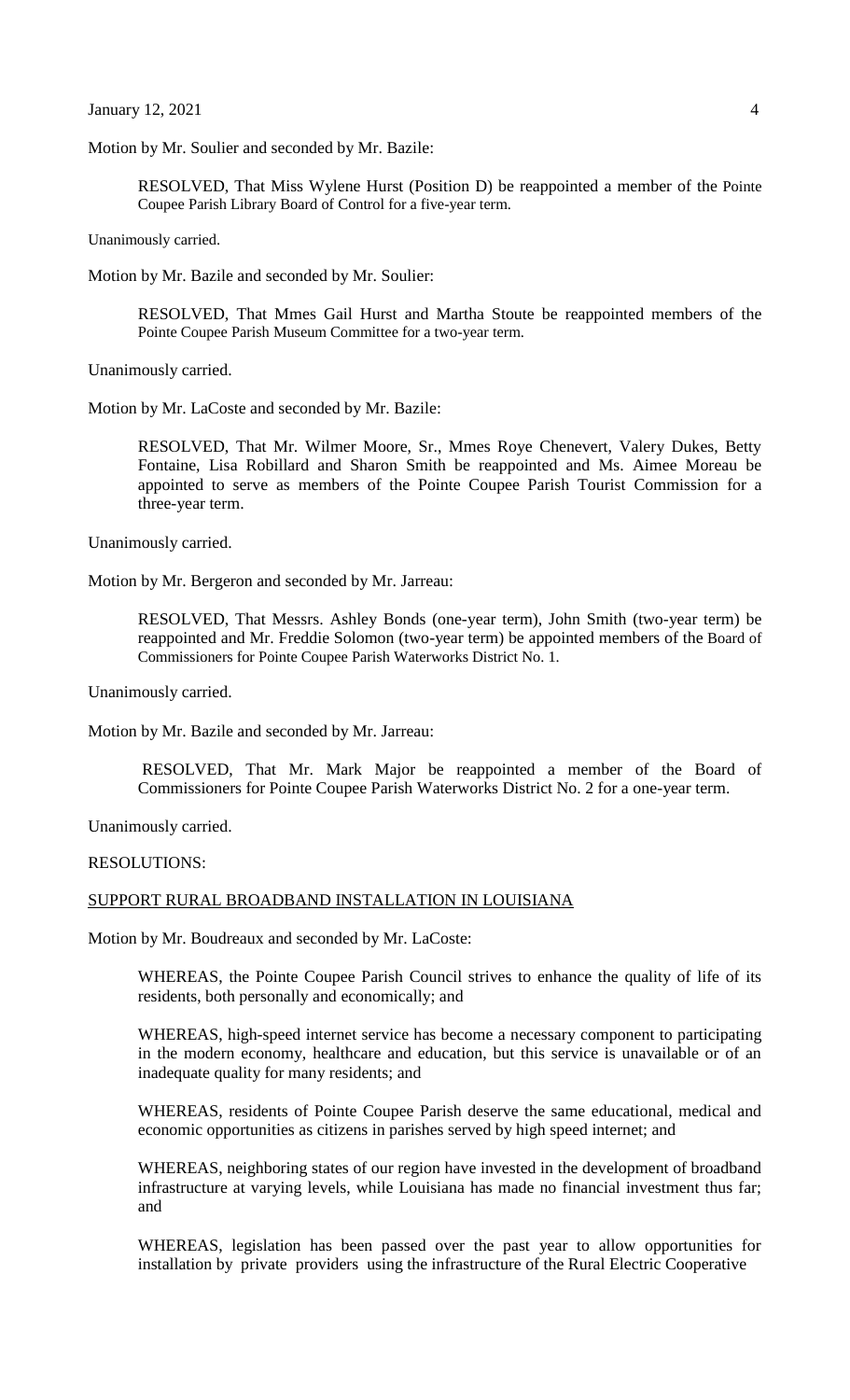and the Cooperatives themselves have been given permission to expand into broadband from the Public Service Commission recently; and

WHEREAS, legislation has been passed this year to establish a Louisiana Office of Broadband that will allow a designated state office to seek funds and distribute in order to promote broadband installation in Louisiana; and

WHEREAS, various departments of the Federal Government have made funds available for expansion of broadband targeted to rural areas, which these funds provide an initial step toward bridging the digital divide; Therefore be it

RESOLVED, That the Pointe Coupee Parish Council urges the Louisiana Legislature to pass legislation which will invest in the installation of high speed internet for rural Louisiana.

Unanimously carried.

## APPROVE LIQUOR LICENSE FOR TANISHA BURNS (BURNS STOP N SHOP, 6729 LA HWY 418, BATCHELOR)

Motion by Mr. Gaspard and seconded by Mr. LaCoste:

RESOLVED, That the Liquor License for Tanisha Burns (Burns Stop N Shop, 6729 LA Hwy. 418, Batchelor) be approved.

Unanimously carried.

### AUTHORIZE MARK WARD AS THE AUTHORIZED CONTACT, BECKY MAYEUX AS THE PRIMARY AGENT AND ANN LEONARD AS ALTERNATE CONTACT FOR LOUISIANA PUBLIC ASSISTANCE

Motion by Mr. Bazile and seconded by Mr. Gaspard:

RESOLVED, That Mr. Mark Ward will serve as the authorized contact, Mrs. Becky Mayeux as the primary agent and Ms. Ann Leonard as alternate contact for Louisiana Public Assistance.

Unanimously carried.

# SUPPORT PREPARATION AND SUBMITTAL OF AN APPLICATION FOR FUNDING THROUGH THE COMMUNITY WATER ENRICHMENT FUND (CWEF) PROGRAM FOR WATERWORKS DISTRICT NO. 2

Motion by Mr. Bergeron and seconded by Mr. Bazile:

A Resolution to support preparation and submittal of an application for funding through the Community Water Enrichment Fund (CWEF) Program

WHEREAS, the Office of Community Development is accepting applications for funding through the Community Water Enrichment Fund (CWEF) Program; and

WHEREAS, one of the requirements for submission of an application for funding under this program requires a resolution of support from the parish governing body; and

WHEREAS, the Parish desires to submit an application for the benefit of the citizens of the Parish and Waterworks District No. 2 of Pointe Coupee: Therefore be it

RESOLVED, That the Parish President and Council of Pointe Coupee acting as the governing authority of said Parish does hereby support the preparation and submittal of an